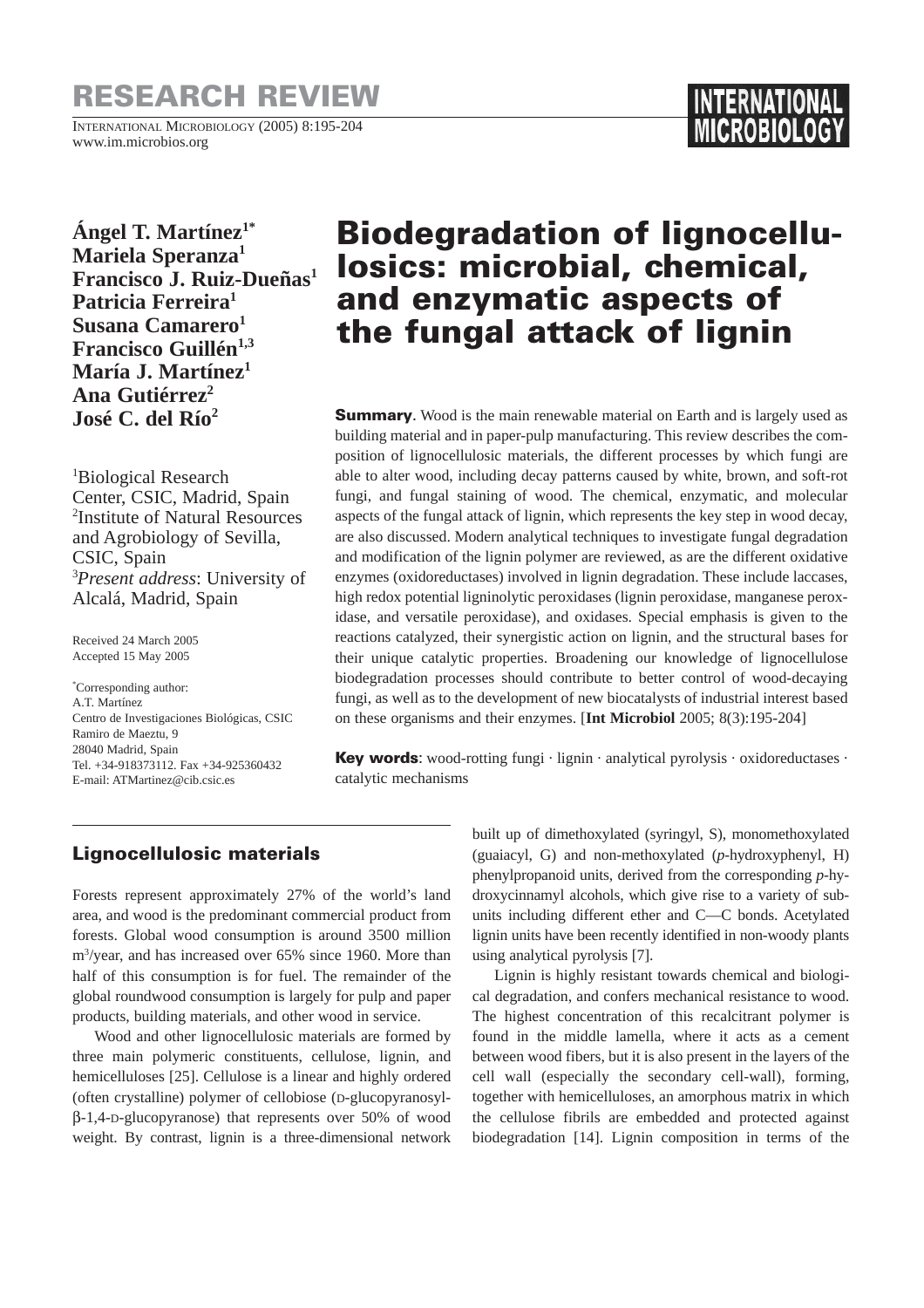H:G:S ratio varies between different vascular plant groups. Woody gymnosperms (softwoods) have the highest lignin content, and their lignin is made up mostly of G units. By contrast, lignin of woody angiosperms (hardwoods) consists of S and G units, and that from non-woody angiosperms contains also H units. Lignin composition between the different wood tissues and cell-wall layers also varies. For example, middle-lamella lignin typically has a lower S/G ratio than lignin from the secondary wall.

The third structural component, hemicelluloses (polyoses), has an intermediate degree of complexity and is made up of different pentose and hexose residues, which are often acetylated, and generally form branched chains. Typically, hemicelluloses in softwood are glucomannans, whereas those in hardwoods are mainly xylans together with variable percentages of galactose, arabinose, rhamnose and methylglucuronic acid units, and acetyl groups. Other non-structural components of wood include compounds extractable with organic solvents (the so-called extractives) which can be either polar (e.g. phenols and tannins) or apolar (e.g. fats and sterols), water-soluble compounds (e.g. sugars and starch), as well as proteins and ashes. These components together generally represent less

than 5% of the dry weight of wood but can reach 20% in some softwoods (e.g. in some *Cupressaceae*)[14].

The above constituents form the three main types of wood tissue elements, namely fibers, vessels, and parenchyma cells (Fig. 1A,B). In gymnosperms, wood tissues have a relatively simpler structure than in angiosperms; they consist of 90–95% tracheid cells (softwood fibers) and low amounts of parenchyma, which includes the specialized resin channels in conifers. Parenchymatic rays, which contain phenolic and lipophilic extractives and water-soluble compounds as storage material, have a radial arrangement in wood. Vessels are large cells with a longitudinal arrangement, and they are responsible for the transport of water and nutrients along the plant stem. Finally, fibers, which are also longitudinally arranged, represent most of the wood volume and are characterized by their thick cell walls, which provide support to the tree.

## **Wood biodegradation**

Lignocellulose degradation is a central step for carbon recycling in land ecosystems. Moreover, fungal decay of wood in



**Fig. 1.** Wood anatomy and fungal degradation. In vitro degradation of *Eucalyptus globulus* wood by *Inocutis jamaicensis* (using the soilblock test). Images obtained using low-temperature scanning-electron microscopy. (**A**, **B**): Transversal and tangential sections, respectively, of a hardwood showing large vessels (v), parenchymatic rays (r) and fibers (f) (initial degradation of wood with hyphae inside vessels in shown in B). (**C**): Simultaneous whiterot decay characterized by strong degradation of all cell-wall components, including abundant mycelium (with extracellular mucilage) inside a vessel. (**D)**: White-rot selective delignification characterized by preferential degradation of lignin and separation of fibers due to destruction of the middle lamella. Black arrowheads in B indicate hyphae inside vessels, as shown in C. White arrowheads in C and D show cell-wall degradation and fiber separation, respectively. Bars: 500 µm in A and B, 50 µm in C, and 20 µm in D.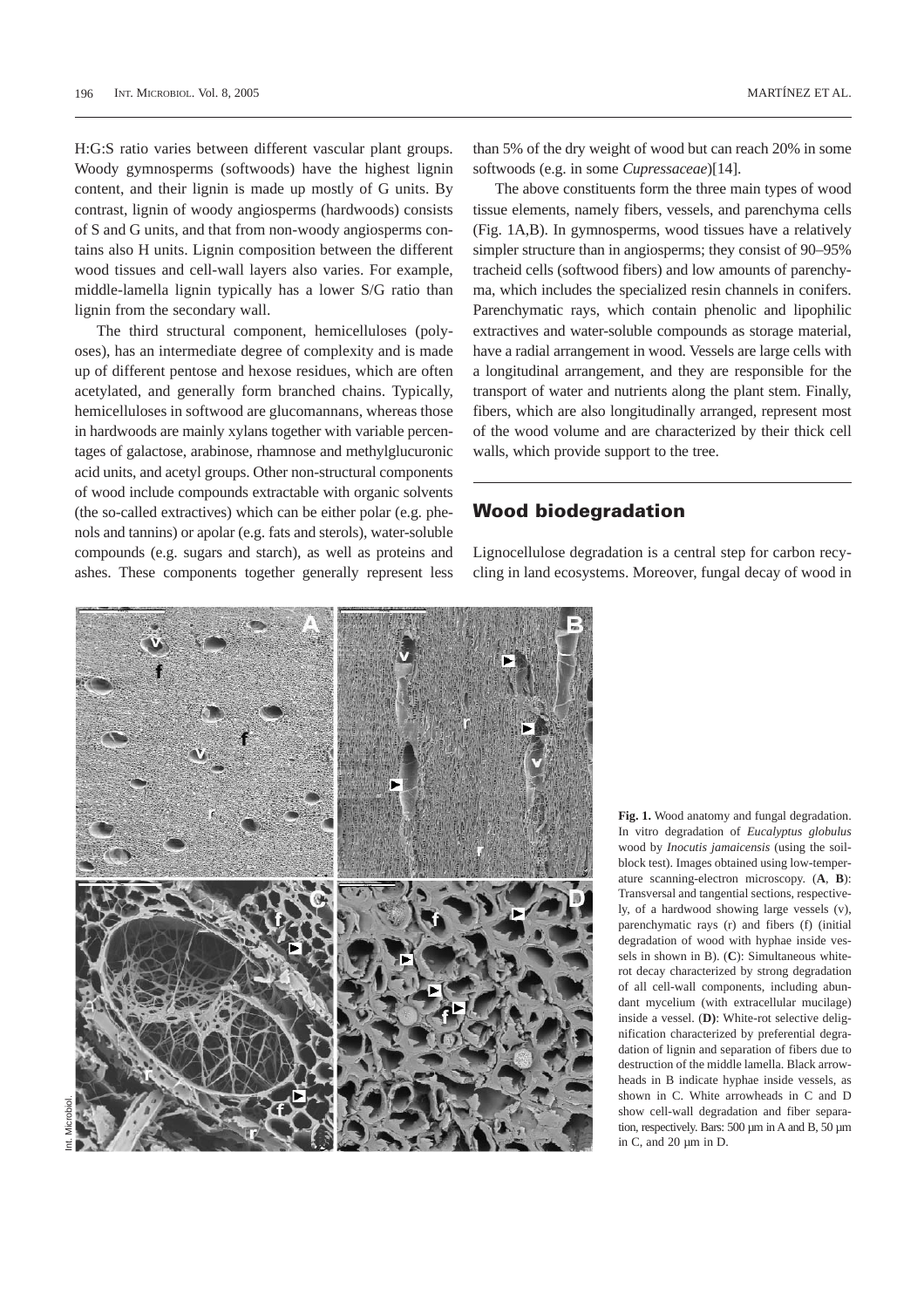service results in billion-euro losses. Basidiomycetes are the main wood rotters due to their ability to degrade or modify lignin, an enzymatic process that originated in the Upper Devonian period in parallel with the evolution of vascular plants [12]. Wood-rotting basidiomycetes are classified as white-rot and brown-rot fungi based mainly on macroscopic aspects [42,49]. Table 1 summarizes the characteristics of wood attack by several types of fungi. Basidiomycetes can overcome difficulties in wood decay, including the low nitrogen content of wood and the presence of toxic and antibiotic compounds.

Extracellular oxidative enzymes (oxidoreductases) secreted by fungi are involved in degradation of cell-wall components (see below). White-rot basidiomycetes, the most frequent wood-rotting organisms, are characterized by their ability to degrade lignin, hemicelluloses, and cellulose, often giving rise to a cellulose-enriched white material. Due to the ability of white-rot basidiomycetes to degrade lignin selectively or simultaneously with cellulose, two white-rot patterns have been described in different types of wood, namely selective delignification, also called sequential decay, and simultaneous rot [35] (Fig. 1C,D).

Table 1.Anatomical, chemical features of different types of wood decaying and staining fungi\*

|                                                      | White rot                                                                                                                                                                  |                                                                                                                                                                                                  | Brown rot                                                                                                                                                                               | Soft rot                                                                                                                                                                                                                                                                             | Stain fungi                                                                                                                                                                                                                   |
|------------------------------------------------------|----------------------------------------------------------------------------------------------------------------------------------------------------------------------------|--------------------------------------------------------------------------------------------------------------------------------------------------------------------------------------------------|-----------------------------------------------------------------------------------------------------------------------------------------------------------------------------------------|--------------------------------------------------------------------------------------------------------------------------------------------------------------------------------------------------------------------------------------------------------------------------------------|-------------------------------------------------------------------------------------------------------------------------------------------------------------------------------------------------------------------------------|
| Decay aspect and<br>consistency                      | Bleached appearance, lighter in color than<br>sound wood, moist, soft, spongy, strength<br>loss after advanced decay.                                                      |                                                                                                                                                                                                  | Brown, dry, crumbly, pow-<br>dery, brittle consistency,<br>breaks up like cubes, drastic<br>loss of strength at initial<br>stage of decay. Very uni-<br>form ontogeny of wood<br>decay. | Soft consistency in wet<br>environments. Brown and<br>crumbly in dry environ-<br>ments. Generally uniform<br>ontogeny of wood decay.                                                                                                                                                 | Discoloration sapwood areas<br>(specks, spots and patches),<br>blue (softwood), black (hard-<br>wood), red, or other colors.<br>Discoloration due to colored<br>hypha, or physiological res-<br>ponse of tree against damage. |
| Host (wood-type)                                     | Simultaneous rot                                                                                                                                                           | Selective deligni-<br>fication                                                                                                                                                                   |                                                                                                                                                                                         |                                                                                                                                                                                                                                                                                      |                                                                                                                                                                                                                               |
|                                                      | Hardwood, rarely<br>softwood                                                                                                                                               | Hardwod and<br>softwood                                                                                                                                                                          | Softwoods: seldom hard-<br>woods. Forest ecosystems<br>and wood in service.                                                                                                             | woods very slightly degra-<br>ded). Forest ecosystems,<br>waterlogged woods, histo-<br>ric archaeological wood,<br>utility poles.                                                                                                                                                    | Generally hardwoods (soft- Both softwoods and hardwo-<br>ods in forest ecosystems, and<br>during transport and storage<br>of timber.                                                                                          |
| Cell-wall constituents Cellulose, lignin<br>degraded | and hemicellulose.<br>Brittle fracture.                                                                                                                                    | Initial attack selec-<br>tive for hemicellu-<br>loses and lignin,<br>later cellulose also.<br>Fibrous feature.                                                                                   | Cellulose, hemicelluloses.<br>Lignin slightly modified.<br>In some cases, extended<br>degradation of hardwood<br>(including middle lamella).                                            | Cellulose and hemicellulo-<br>ses, lignin slightly altered.                                                                                                                                                                                                                          | Wood extractives and water-<br>soluble compounds (sugars<br>and starch).                                                                                                                                                      |
| Anatomical features                                  | Cell wall attacked<br>progressively from<br>lumen. Erosion<br>furrows associated<br>with hyphae.                                                                           | Lignin degradation<br>in middle lamella<br>and secondary wall.<br>Middle lamella dis-<br>solved by diffusion<br>mechanism (not in<br>contact with<br>hyphae), radial cavi-<br>ties in cell wall. | Degradation at a great dis-<br>tance from hyphae (diffu-<br>sion mechanism). Entire<br>cell wall attacked rapidly<br>with cracks and clefts.                                            | Cell wall attack in the pro-<br>ximity of hyphae starts<br>from cell lumen.<br>Logitudinal biconical<br>cylindrical cavities in<br>secondary wall (Type 1).<br>Secondary wall erosions<br>from cell lumen (Type 2).<br>Facultative soft-rot decay<br>by some basidiomicetes.         | Colonization primarily affec-<br>ting ray parenchyma and resin<br>channels (produced through<br>pits).                                                                                                                        |
| Causal agents                                        | Basidiomycetes<br>(e.g. T. versicolor,<br>Irpex lacteus,<br>P. chrysosporium<br>and Heteroba-<br>sidium annosum)<br>and some Ascomy-<br>cetes (e.g. Xylaria<br>hypoxylon). | Basidiomycetes (e.g.<br>Ganoderma australe.<br>Phlebia tremellosa,<br>C. subvermispora,<br>Pleurotus spp. and<br>Phellinus pini).                                                                | Basidiomycetes exclusi-<br>vely (e.g. C. puteana,<br>Gloeophyllum trabeum,<br>Laetiporus sulphureus,<br>Piptoporus betulinus,<br>Postia placenta and<br>Serpula lacrimans).             | globosum, Ustulina deusta)<br>and Deuteromycetes<br>(Alternaria alternata,<br>Thielavia terrestris,<br>Paecilomyces spp.), and<br>some bacteria. Some white<br>(Inonotus hispidus) and<br>brown-rot (Rigidoporus<br>crocatus) basidiomycetes<br>cause facultative soft-rot<br>decay. | Ascomycetes (Chaetomium Ascomycetes (e.g. Ophios-<br>toma and Ceratocystis spp.)<br>and Deuteromycetes (e.g.<br>Aureobasidium pullulans,<br>Phialophora spp. and<br>Trichoderma spp.)                                         |

\* Based on Eriksson et al [12], Schwarze et al. [42], and Zabel and Morrell [49].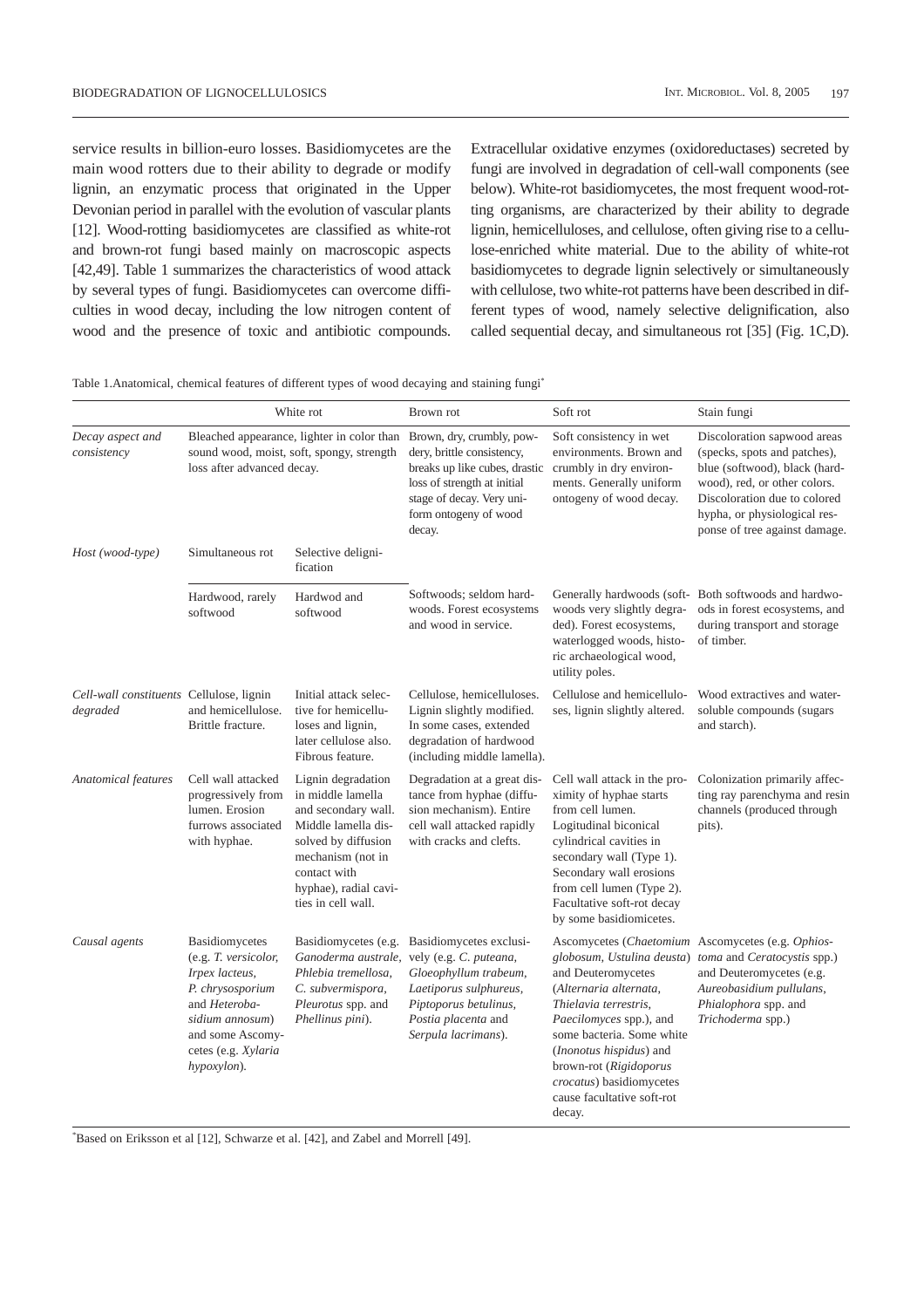Brown-rot fungi, which grow mainly on softwoods, represent only 7% of wood-rotting basidiomycetes. This group of basidiomycetes can degrade wood polysaccharides after only a partial modification of lignin, resulting in a brown material consisting of oxidized lignin, which represents a potential source of aromatic compounds for the stable organic matter fraction in forest soils.

Although only white-rot and brown-rot basidiomycetes can degrade wood extensively, some ascomycetes and their asexual states, the so-called deuteromycetes, can colonize wood in contact with soil. This results in a decrease in the mechanical properties of wood, giving rise to so-called softrot, a process that often involves bacteria (Table 1). Soft-rot fungi can degrade wood under extreme environmental conditions (high or low water potential) that prohibit the activity of other fungi. Moreover, some basidiomycetes also cause a softrot-type decay pattern. Finally, a limited number of ascomycetous fungi, called stain fungi, can colonize wood through parenchymatic rays and resin channels causing discoloration of softwood tissues but a very limited degradation, which mainly affects extractives and water-soluble materials.

### **Chemical analysis of degraded wood**

The main wood degradation patterns at advanced stages of decay can be identified macroscopically and microscopically, as described above. General changes in the chemical composition of wood can be also observed after fungal-induced decay (Table 1). However, a precise analysis of the degradation type requires chemical analysis of cellulose and lignin contents and of the modifications in the decayed wood. Lignin in wood is traditionally estimated by the Klason method, which is based on total acid hydrolysis of polysaccharides and gravimetric estimation of the lignin content (after deducing ashes and protein). This method, however, is time-consuming, and requires a considerable sample volume. In addition, its application to samples containing modified lignin (as in rotted wood samples) is problematic because it has been developed for lignin in sound (undecayed) wood. Estimation of Klason lignin is often combined with analysis of wood polysaccharide composition by gas chromatography (GC) of the monosaccharides present in the acid hydrolysate.

Several modern spectroscopic and degradative methods have been used to analyze lignin or polysaccharides in wood [30]. Among them, pyrolysis coupled to gas chromatography-mass spectrometry (Py-GC/MS) has several great advantages as a technique enabling rapid analysis of small samples, yielding a precise identification of the proportion of H, G, and S lignin units [8]. Figure 2 shows a Py-GC/MS analysis of the fungal decay of a hardwood (*Eucalyptus glo-* *bulus*). Two regions, corresponding to the polysaccharideand lignin-derived compounds, can be distinguished in the pyrograms. Due to the higher stability of the degradation products of lignin (the main ones shown in Fig. 2D) than of polysaccharides, which yield several compounds that cannot be chromatographied, Py-GC/MS analyses result in overestimation of lignin. However, this method can be used to compare the changes in the relative proportion of lignin and polysaccharides in decaying wood. Moreover, the amounts of Glignin and S-lignin (no H-lignin has been detected in eucalypt wood) can be separately estimated by Py-GC/MS analysis.

Figure 2A shows wood decay by the white-rot basidiomycete *Ceriporiopsis subvermispora*, which results in a relative decrease in the lignin peaks and a relative increase in the carbohydrate peaks. By contrast, the soft-rot deuteromycete *Paecilomyces* sp. decreases cellulose content to a larger extent than lignin content (Fig. 2B). Figure 3 shows wood degradation patterns by the basidiomycetes *Bjerkandera adusta, C. subvermispora, Coniophora puteana, Crepidotus variabilis, Funalia trogii, Melanotus hepatochrous, Phanerochaete chrysosporium, Phlebia radiata,* and *Pleurotus pulmonarius* (Fig. 3A), the ascomycetes *Mollisia* sp, *Ophiostoma piliferum* (including an inoculum commercialized as Cartapip) and *Ophiostoma valdivianum* (Fig. 3B), and the deuteromycetes *Fusarium oxysporum, Kirramyces eucalypti* and *Paecilomyces* sp. (Fig. 3C), which can be differentiated based on their lignin/carbohydrate and S/G Py-GC/MS ratios. The highest cellulose enrichments are produced by the basidiomycetes *C. subvermispora* and *C. variabilis*, the former also causing the highest modification of lignin, as revealed by the S/G ratio. In addition, *Paecilomyces* sp. and other deuteromycetes produce an increase in the relative lignin content in wood (due to preferential removal of polysaccharides), whereas ascomycetes slightly modify wood composition, as revealed by the Py-GC/MS analysis.

### **Enzymatic aspects**

Lignin degradation and/or modification by basidiomycetes is the key step in lignocellulose decay. Therefore, the enzymes and mechanisms involved in lignin attack are described below. For a discussion of the subsequent steps in the degradation of wood polysaccharides, we recommend other reviews [36,43].

Laccases have been known for many years in plants, fungi, and insects, where they play a variety of roles, including synthesis of pigments, fruit-body morphogenesis, and detoxification [34]. Their production in fungal plate cultures was considered to be a characteristic unique to white-rot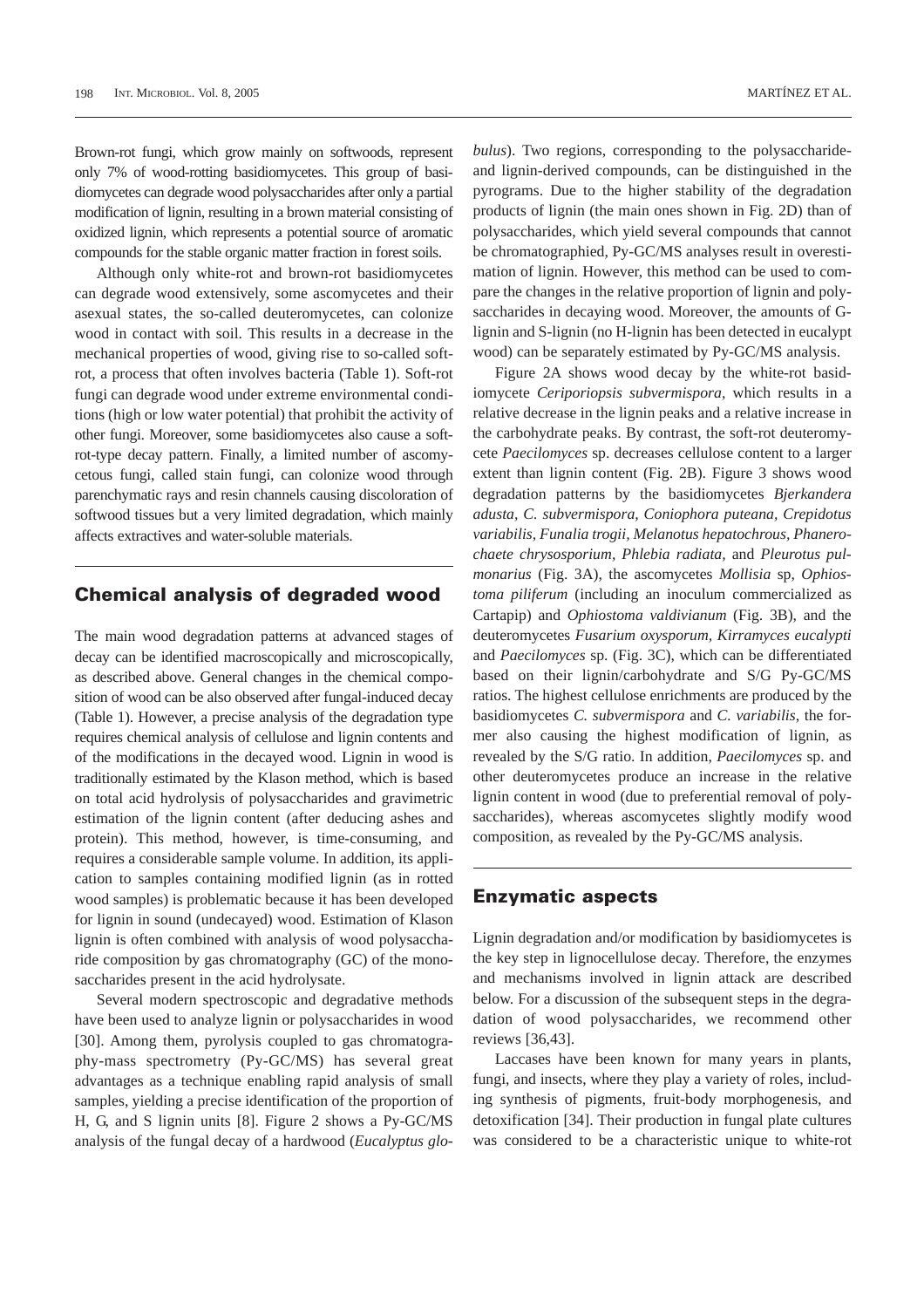**Fig. 2.** Py-GC/MS analysis of the same hardwood degraded in vitro by the white-rot basidomycete *C. subvermispora* (**A**) and the soft-rot deuteromycete *Paecilomyces* sp. (**B**), and the corresponding control (**C**) showing carbohydrate derived (a–m) and lignin derived (1–26) compounds. (**D**) Chemical structure of the main G-type and S-type lignin marker compounds. *E. globulus* wood chips were treated with the different fungi under solid-statefermentation conditions. Adapted from del Río et al. [8]. Peak identification: *a*, butanedial; *b*, 1,4-pentadiene-3-one; *c*, unknown; *d*, 3-hydroxypropanal; *e*, 3-furaldehyde; *f*, (2H) furan-2-one; *g*, 2-furaldehyde; *h*, hydroxymethylfuran; *i*, (5H)-furan-2 one; *j*, 2,5-dihydro-5-methylfuran-2 one; *k*, 2,3-dihydro-5-methylfuran-2 one; *l*, 4-hydroxy-5,6-dihydro-(2H) pyran-2-one; *m*, 2-hydroxy-3-methyl-2-cyclopenten-1-one; *1*, guaiacol; *2*, 2,3,4-dihydroxybenzaldehyde; *3*, 4 methylguaiacol; *4*, 4-ethylguaiacol; *5*, 4-vinylguaiacol; *6*, eugenol; *7*, syringol; *8*, *cis*-isoeugenol; *9*, vanillin; *10*, *trans*-isoeugenol; *11*, 4-methylsyringol; *12*, homovanillin; *13*, acetoguaiacone; *14*, 4-ethylsyringol; *15*, guaiacylacetone; *16*, 4-vinylsyringol; 17, propiovanillone; *18*, 4-allylsyringol; *19*, 4-propylsyringol; *20*, *cis*-4-(prop-2-enyl)syringol; *21*, syringaldehyde; *22*, *trans*-4-(prop-2-enyl)syringol; *23*, homosyringaldehyde; *24*, acetosyringone; *25*, syringylacetone; *26*, propiosyringone.





**Fig. 3.** Hardwood biodegradation patterns: Py-GC/MS analysis of decayed wood (Fig. 2) permits the definition of degradation clusters corresponding to basidiomycetes (**A**), ascomycetes (**B**), and deuteromycetes (**C**) (an untreated control is also included). Adapted from del Río et al. [8].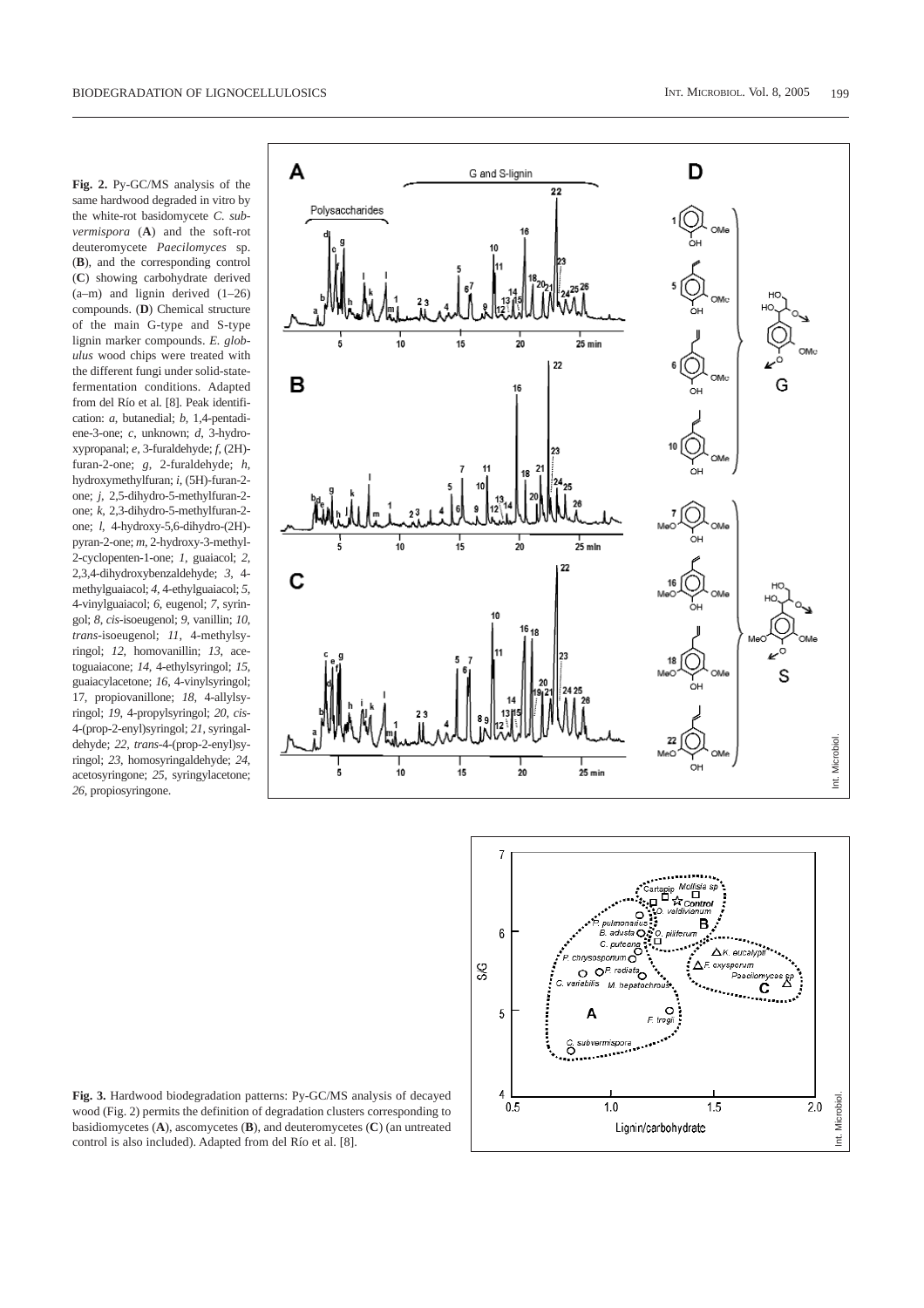basidiomycetes [27], although some brown-rot fungi produce laccase in liquid cultures [29]. These phenoloxidases have a low redox potential that allows direct oxidation only of phenolic lignin units, which often comprise less than 10% of the total polymer. The interest in laccases for biotechnological applications increased with the discovery of their ability to oxidize high redox potential substrates in the presence of synthetic mediators [3], which allows the degradation of xenobiotic compounds [40] and chlorine-free bleaching of paper pulp [4]. Natural mediators involved in lignin biodegradation remain to be identified, although some lignin-derived phenols could act as efficient laccase mediators [5].

Lignin peroxidase (LiP) and manganese peroxidase (MnP) were discovered in the mid-1980s in *P. chrysosporium* and described as true ligninases because of their high redox potential [16,31]. LiP degrades non-phenolic lignin units (up to 90% of the polymer), whereas MnP generates  $Mn^{3+}$ , which acts as a diffusible oxidizer on phenolic or non-phenolic lignin units via lipid peroxidation reactions [26]. More recently, versatile peroxidase (VP) has been described in *Pleurotus* [32,41] and other fungi as a third type of ligninolytic peroxidase that combines the catalytic properties of LiP, MnP, and plant/microbial peroxidases oxidizing phenolic compounds [24].

Other extracellular enzymes involved in wood lignin degradation are oxidases generating  $H<sub>2</sub>O<sub>2</sub>$ , and myceliumassociated dehydrogenases that reduce lignin-derived compounds. The former include the aryl-alcohol oxidase (AAO) described in *Pleurotus eryngii* [18] and other fungi, and *P. chrysosporium* glyoxal oxidase [28]. Fungal aryl-alcohol dehydrogenases (AAD) and quinone reductases (QR) are also involved in lignin degradation [20,21].

As shown in Fig. 4, laccases or ligninolytic peroxidases (LiP, MnP, and VP) produced by white-rot fungi oxidize the lignin polymer, thereby generating aromatic radicals (**a**) [12]. These evolve in different non-enzymatic reactions, including C4-ether breakdown (**b**), aromatic ring cleavage (**c**), Cα-Cβ breakdown (**d**), and demethoxylation (**e**) [22]. The aromatic aldehydes released from Cα-Cβ breakdown of lignin, or synthesized de novo by fungi (**f, g**) [21] are the substrate for H<sub>2</sub>O<sub>2</sub> generation by AAO in cyclic redox reactions involving also AAD [19]. Phenoxy radicals from C4-ether breakdown (**b**) can repolymerize on the lignin polymer (**h**) if they are not first reduced by oxidases to phenolic compounds (**i**), as reported for AAO [33]. The phenolic compounds formed can be again reoxidized by laccases or peroxidases (**j**). Phenoxy radicals can also be subjected to Cα-Cβ breakdown (**k**), yielding



**Fig. 4.** A scheme for lignin biodegradation including enzymatic reactions and oxygen activation, (for explanation see text). Updated from Gutiérrez and Martínez [22].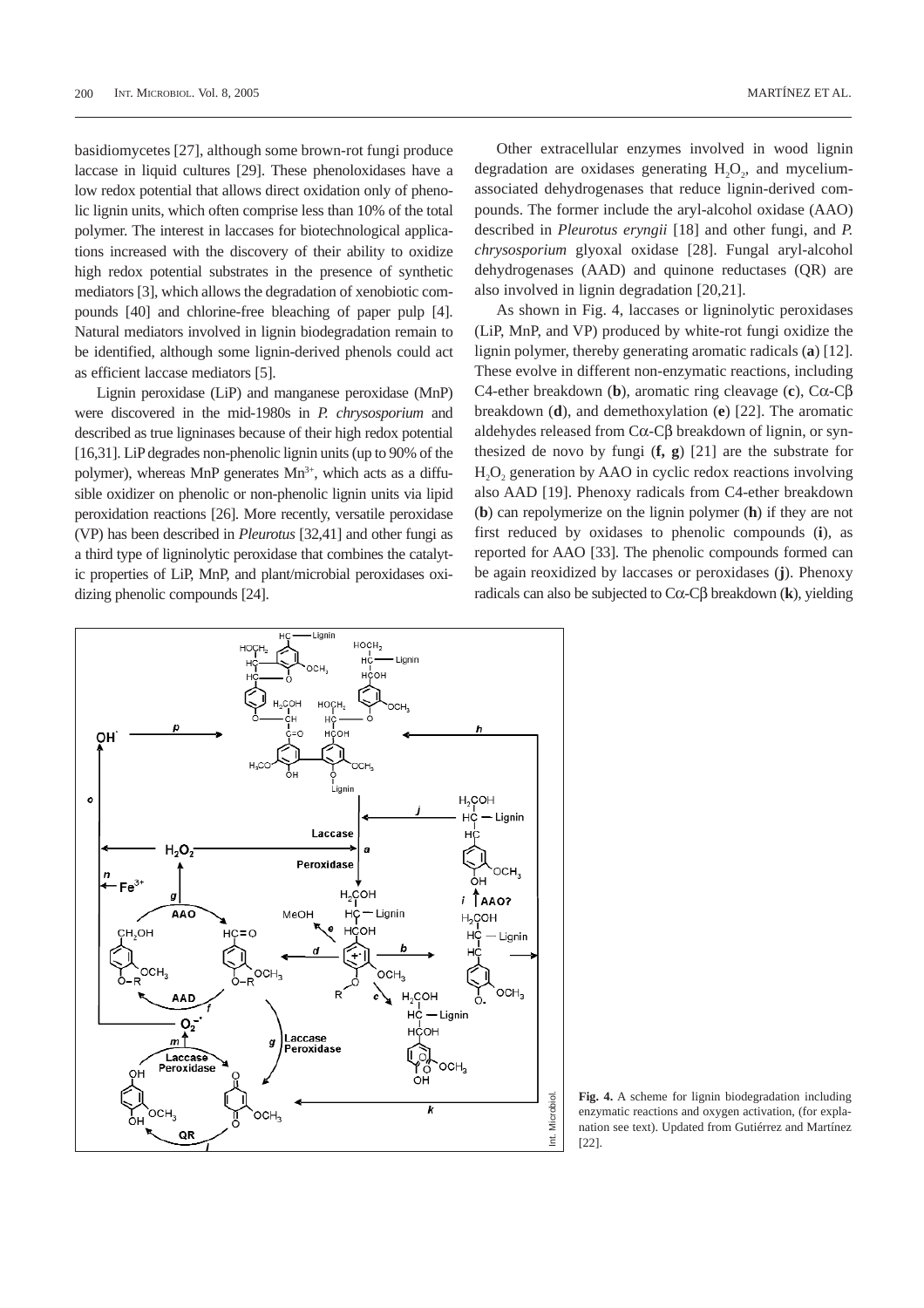

**Fig. 5.** Molecular structures of enzymes acting synergistically for lignin biodegradation. (**A**) Crystal structure of versatile peroxidase at 1.13 Å resolution including heme cofactor and both  $Mn^{2+}$  (right) and aromatic substrate (left) oxidation sites. (**B**) Homology molecular model of AAO, a flavoenzyme providing H<sub>2</sub>O<sub>2</sub> to ligninolytic peroxidases [46]. (**C**) Crystal structure of active laccase at 1.90 Å resolution with its three catalytic coppers.

*p*-quinones. Quinones from **g** and/or **k** contribute to oxygen activation in redox cycling reactions involving QR, laccases, and peroxidases (**l, m**) [20]. This results in reduction of the ferric iron present in wood (**n**), either by superoxide cation radical or directly by the semiquinone radicals, and its reoxidation with concomitant reduction of H<sub>2</sub>O<sub>2</sub> to hydroxyl free radical (OH) (**o**) [17]. The latter is a very strong oxidizer that can initiate the attack on lignin (**p**) in the initial stages of wood decay, when the small size of pores in the still-intact cell wall prevents the penetration of ligninolytic enzymes [13]. Then, lignin degradation proceeds by oxidative attack of the enzymes described above. In the final steps, simple products from lignin degradation enter the fungal hyphae and are incorporated into intracellular catabolic routes.

### **Molecular aspects**

Due to their potential use as industrial biocatalysts, the catalytic mechanisms of lignin-degrading oxidoreductases (including peroxidases, oxidases, and laccases) have been extensively investigated and their molecular structures have been described (Fig. 5).

LiP and MnP were the second and third peroxidases whose crystal structure was solved [38,39,44], just 10 years after their discovery in *P. chrysosporium*. These peroxidases catalyze the oxidation of the recalcitrant non-phenolic lignin units by  $H<sub>2</sub>O<sub>2</sub>$ . This is possible because of the formation of a high redox potential oxo-ferryl intermediate during the reaction of the heme cofactor with  $H<sub>2</sub>O<sub>2</sub>$ . This two-electron reaction allows the activated enzyme to oxidize two substrate units, being reduced to the peroxidase resting state (which reacts again with peroxide). The catalytic cycle, consisting of the resting peroxidase and compounds I (two-electron oxidized form) and II (one-electron oxidized form), is common to other peroxidases. However, two aspects in their molecular structure provide ligninolytic peroxidases their unique catalytic properties: (i) a heme environment, conferring high redox potential to the oxo-ferryl complex; and (ii) the existence of specific binding sites (and mechanisms) for oxidation of their characteristic substrates, including non-phenolic aromatics in the cases of LiP, manganous iron in the case of MnP, and both types of compounds in the case of the new VP.

Similar heme environments in the above three peroxidases (located at the central region of the protein, Fig. 5A) have been evidenced by <sup>1</sup>H-NMR, which allows the signals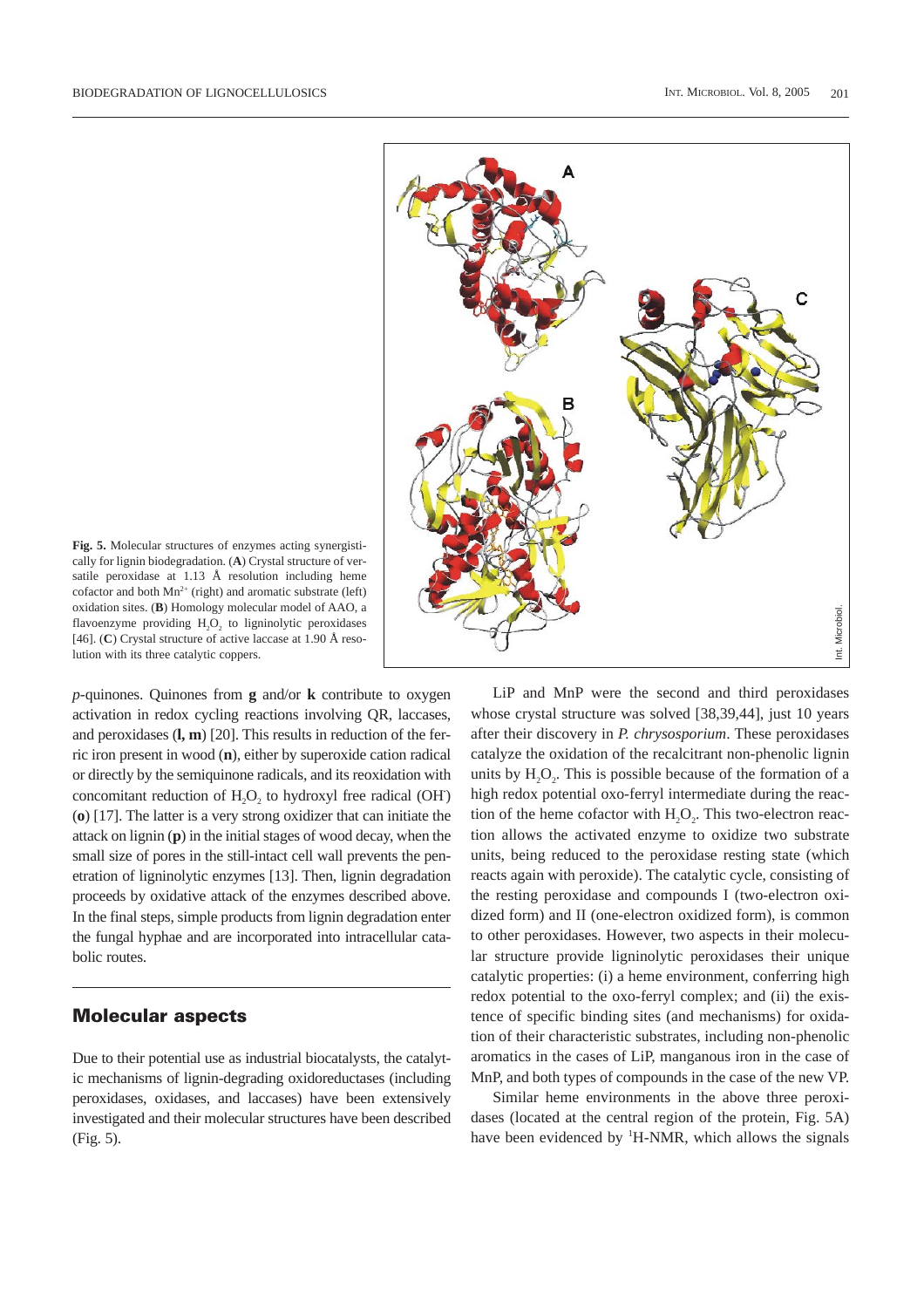of both the heme cofactor protons and several amino acid residues forming the heme pocket to be identified [1]. This is possible due to the paramagnetic effect caused by the cofactor iron, which displaces the signals of neighbor protons outside the region where most protein protons overlap. One of the main differences observed among peroxidases is the position of a protein iron ligand, the Nε of the side-chain of a histidine residue (the so-called proximal histidine). In ligninolytic peroxidases, this residue is displaced away from the heme iron, increasing its electron deficiency and increasing the redox potential of the oxo-ferryl complex [31].

In addition, recent studies have contributed to identification of the substrate binding sites in ligninolytic peroxidases. The aromatic substrate binding site and the manganese binding site were first identified in LiP and MnP [9,16,45], and then confirmed in the crystal structure of VP solved at atomic resolution (unpublished). These studies revealed that the novel catalytic properties of VP are due to its hybrid molecular architecture, as suggested several years before [6,41].  $Mn^{2+}$  oxidation is produced at a binding site near the cofactor, where this cation is bound by the carboxylates of three acidic residues, which enables direct electron transfer to one of the heme propionates (Fig. 5A right). By contrast, veratryl alcohol (and other lignin model substrates) are oxidized at the surface of the protein by a long-range electron transfer mechanism that initiates at an exposed tryptophan residue (Fig. 5A left). The rationale of the existence of this electron transfer mechanism is related to the fact that many LiP/VP aromatic substrates, including the lignin polymer, cannot penetrate inside the protein to transfer electrons directly to the cofactor. Therefore, these substrates are oxidized at the enzyme surface, and electrons are transferred to the heme by a protein pathway.

The  $H<sub>2</sub>O<sub>2</sub>$  responsible for oxidative degradation of lignin is generated by extracellular fungal oxidases, which can reduce dioxygen to peroxide in a catalytic reaction. Flavin cofactors are generally involved in this reaction, as in the *Pleurotus* flavoenzyme AAO, although glyoxal oxidase from *P. chrysosporium* is a copper-containing oxidase [47]. Among flavoenzyme oxidases, fungal glucose oxidase has been crystallized [48], but this is an intracellular enzyme that is not involved in lignin degradation. However, its crystal structure has been used as a template to predict the molecular structure of AAO (shown in Fig. 5B, including the FAD cofactor) [46]. It has been shown that AAO is a unique oxidase due both to its spectroscopic characteristics (flavin intermediates and reactivity) and to the wide range of aromatic and aliphatic polyunsaturated primary alcohols (and even aldehydes) that it is able to oxidize [15]. The molecular structure of AAO includes two catalytically active histidines near the N5 of the flavin ring, which might help electron transfer to/from the cofactor by acting as

bases in the oxidation of aromatic alcohols (which would proceed via a hydride transfer mechanism) and as acids in the reduction of oxygen to  $H<sub>2</sub>O<sub>2</sub>$ .

As noted above, laccases were the first ligninolytic enzymes to be investigated, and had been known in plants for many years. Nevertheless, the first molecular structure of a complete fungal laccase was published only in 2002. That year, the crystal structures of the laccases from the basidiomycete *T. versicolor*, and the ascomycete *Melanocarpus albomyces* were reported [2,23,37] (Fig. 5C). The first structure of a bacterial laccase was published one year later [11]. A previously reported laccase structure corresponded to an inactive form due to the loss of a copper ion during deglycosylation to obtain suitable crystals for X-ray diffraction [10]. The active site of laccases includes four copper ions. Type-I copper (right sphere in Fig. 5C) acts as electron acceptor from substituted phenols or amines (the typical laccase substrates); and type-II copper, which transfers the electrons to the final acceptor, dioxygen, which is reduced to water. The two type-III coppers act as intermediates in the electron transfer pathway that also includes one cysteine and two histidine protein residues. The molecular environment of laccase type-I copper seems to regulate the redox potential of the enzyme [37]. The fact that laccase can use atmospheric oxygen as the final electron acceptor represents a considerable advantage for industrial and environmental applications compared with peroxidases, which require a continuous supply of  $H<sub>2</sub>O<sub>2</sub>$ . Taking into account that the advantage of peroxidases is their higher redox potential, engineering the active site of laccases to obtain high redox potential variants would be of considerable biotechnological interest.

Most enzymes involved in wood lignin degradation (a multienzymatic process that includes, among others, peroxidases, oxidases, and laccases acting synergistically) have been identified, and the mechanisms of action of several of them have been established at a considerably precise level. These enzymes, however, cannot penetrate the compact structure of sound wood tissues due to their comparatively large molecular size. Therefore, small chemical oxidizers, including activated oxygen species and enzyme mediators, are probably involved in the initial steps of wood decay.

**Acknowledgements.** These studies have been partially supported by ENCE (Spain), by Spanish projects AGL2002-393 and BIO2002- 1166, by EU projects QLK5-99-1357 and QLK3-99-590, and by an EUFORES(ENCE)-PDT/MEC(Uruguay) grant. Carmen Ascaso (CCMA, CSIC, Madrid) is acknowledged for low-temperature scanning-electron microscopy facilities. Klaus Piontek (ETH, Zurich) is acknowledged for solving the VP crystal structure. Lina Bettucci (Universidad de la República, Montevideo) is acknowledged for an *Inocutis jamaicensis* strain. M.S acknowledges MEC for a Postdoctoral Fellowship. F.J.R.-D. thanks CSIC for an I3P contract. A.G. and S.C. thank MEC for their "Ramón y Cajal" contracts.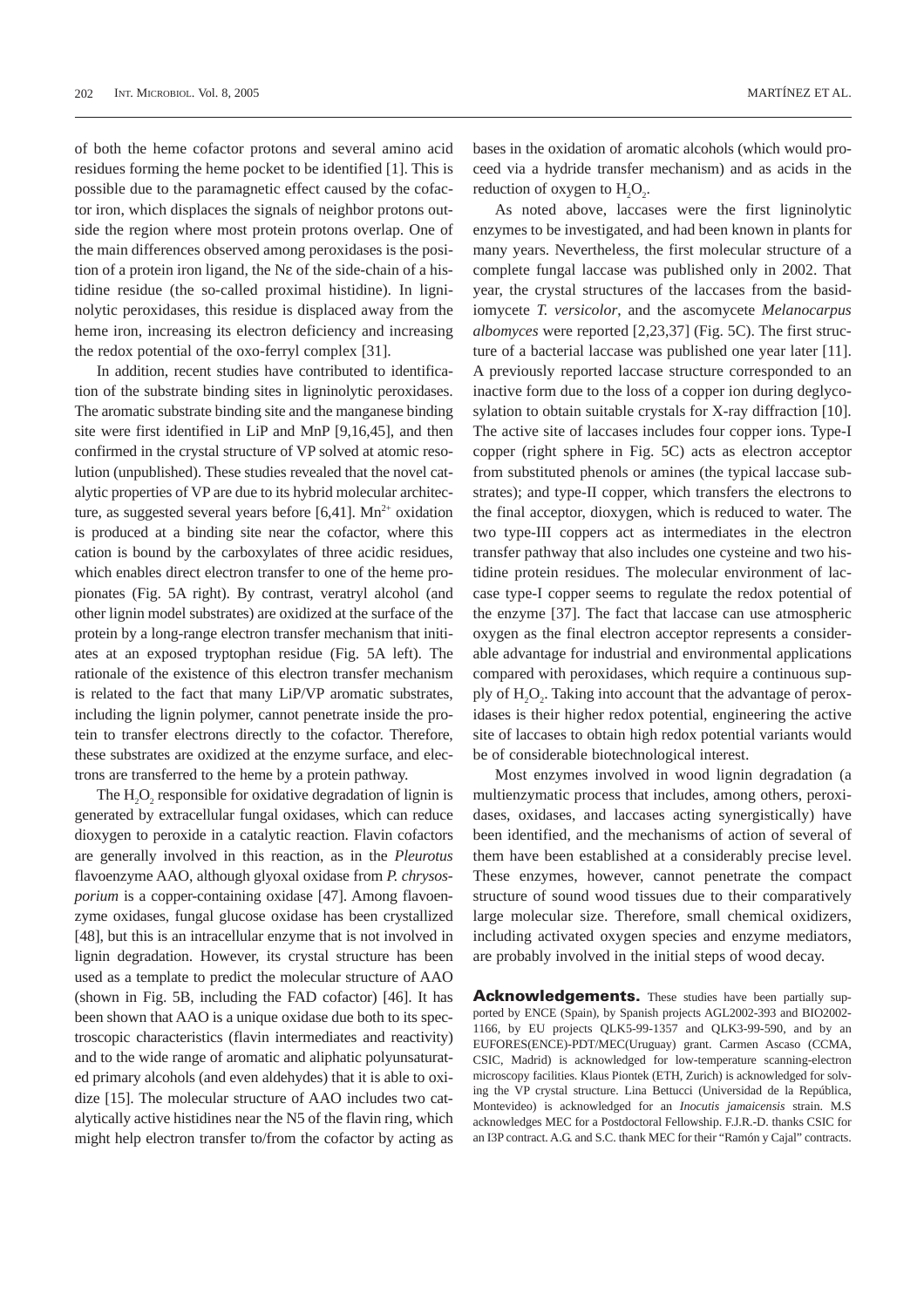#### **References**

- 1. Banci L, Camarero S, Martínez AT, Martínez MJ, Pérez-Boada M, Pierattelli R, Ruiz-Dueñas FJ (2003) NMR study of Mn(II) binding by the new versatile peroxidase from the white-rot fungus *Pleurotus eryngii*. J Biol Inorg Chem 8:751-760
- 2. Bertrand T, Jolivalt C, Briozzo P, Caminade E, Joly N, Madzak C, Mougin C (2002) Crystal structure of a four-copper laccase complexed with an arylamine: insights into substrate recognition and correlation with kinetics. Biochemistry 41:7325-7333
- 3. Bourbonnais R, Paice MG (1990) Oxidation of non-phenolic substrates. An expanded role for laccase in lignin biodegradation. FEBS Lett 267:99-102
- 4. Camarero S, García O, Vidal T, Colom J, del Río JC, Gutiérrez A, Gras JM, Monje R, Martínez MJ, Martínez AT (2004) Efficient bleaching of non-wood high-quality paper pulp using laccase-mediator system. Enz Microb Technol 35:113-120
- 5. Camarero S, Ibarra D, Martínez MJ, Martínez AT (2005) Lignin-derived compounds as efficient laccase mediators for decolorization of different types of recalcitrant dyes. Appl Environ Microbiol 71:1775-1784
- 6. Camarero S, Sarkar S, Ruiz-Dueñas FJ, Martínez MJ, Martínez AT (1999) Description of a versatile peroxidase involved in the natural degradation of lignin that has both manganese-peroxidase and ligninperoxidase substrate interaction sites. J Biol Chem 274:10324-10330
- 7. del Río JC, Gutiérrez A, Martínez AT (2004) Identifying acetylated lignin units in non-wood fibers using pyrolysis-gas chromatography/mass spectrometry. Rapid Commun Mass Spectrom 18:1181-1185
- 8. del Río JC, Gutiérrez A, Martínez MJ, Martínez AT (2001) Py-GC/MS study of *Eucalyptus globulus* wood treated with different fungi. J Anal Appl Pyrol 58/59:441-452
- 9. Doyle WA, Blodig W, Veitch NC, Piontek K, Smith AT (1998) Two substrate interaction sites in lignin peroxidase revealed by site-directed mutagenesis. Biochemistry 37:15097-15105
- 10. Ducros V, Brzozowski AM, Wilson KS, Brown SH, Ostergaard P, Schneider P, Yaver DS, Pedersen AH, Davies GJ (1998) Crystal structure of the type-2 Cu depleted laccase from *Coprinus cinereus* at 2.2 Å resolution. Nature Struct Biol 5:310-316
- 11. Enguita FJ, Martins LO, Henriques AO, Carrondo MA (2003) Crystal structure of a bacterial endospore coat component: A laccase with enchanced thermostability properties. J Biol Chem 278:19416-19425
- 12. Eriksson K-EL, Blanchette RA, Ander P (1990) Microbial and enzymatic degradation of wood components. Springer-Verlag, Berlin
- 13. Evans CS, Dutton MV, Guillén F, Veness RG (1994) Enzymes and small molecular mass agents involved with lignocellulose degradation. FEMS Microbiol Rev 13:235-240
- 14. Fengel D, Wegener G (1984) Wood: Chemistry, ultrastructure, reactions. De Gruyter, Berlin
- 15. Ferreira P, Medina M, Guillén F, Martínez MJH, van Berkel WJ, Martínez, AT (2005) Spectral and catalytic properties of aryl-alcohol oxidase, a fungal flavoenzyme acting on polyunsaturated alcohols. Biochem J (in press). Published online April 6, 2005, [doi:10.1042/ BJ20041903]
- 16. Gold MH, Youngs HL, Gelpke MD (2000) Manganese peroxidase. Met Ions Biol Syst 37:559-586
- 17. Guillén F, Gómez-Toribio V, Martínez MJ, Martínez AT (2000) Production of hydroxyl radical by the synergistic action of fungal laccase and aryl alcohol oxidase. Arch Biochem Biophys 383:142-147
- 18. Guillén F, Martínez AT, Martínez MJ (1992) Substrate specificity and properties of the aryl-alcohol oxidase from the ligninolytic fungus *Pleurotus eryngii*. Eur J Biochem 209:603-611
- 19. Guillén F, Martínez AT, Martínez MJ, Evans CS (1994) Hydrogen peroxide-producing system of *Pleurotus eryngii* involving the extracellular enzyme aryl-alcohol oxidase. Appl Microbiol Biotechnol 41:465-470
- 20. Guillén F, Martínez MJ, Muñoz C, Martínez AT (1997) Quinone redox cycling in the ligninolytic fungus *Pleurotus eryngii* leading to extracellular production of superoxide anion radical. Arch Biochem Biophys 339:190-199
- 21. Gutiérrez A, Caramelo L, Prieto A, Martínez MJ, Martínez AT (1994) Anisaldehyde production and aryl-alcohol oxidase and dehydrogenase activities in ligninolytic fungi of the genus *Pleurotus*. Appl Environ Microbiol 60:1783-1788
- 22. Gutiérrez A, Martínez AT (1996) Biodegradación de la lignina: Una perspectiva actual. Rev Iberoam Micol 13:18-23
- 23. Hakulinen N, Kiiskinen LL, Kruus K, Saloheimo M, Paananen A, Koivula A, Rouvinen J (2002) Crystal structure of a laccase from *Melanocarpus albomyces* with an intact trinuclear copper site. Nature Struct Biol 9:601-605
- 24. Heinfling A, Ruiz-Dueñas FJ, Martínez MJ, Bergbauer M, Szewzyk U, Martínez AT (1998) A study on reducing substrates of manganese-oxidizing peroxidases from *Pleurotus eryngii* and *Bjerkandera adusta*. FEBS Lett 428:141-146
- 25. Higuchi T (1997) Biochemistry and molecular biology of wood. Springer Verlag, London
- 26. Jensen KAJr, Bao W, Kawai S, Srebotnik E, Hammel KE (1996) Manganese-dependent cleavage of nonphenolic lignin structures by *Ceriporiopsis subvermispora* in the absence of lignin peroxidase. Appl Environ Microbiol 62:3679-3686
- 27. Käärik A (1965) The identification of the mycelia of wood-decay fungi by their oxidation reactions with phenolic compounds. Studia Forestalia Suecica 31:3-81
- 28. Kersten PJ (1990) Glyoxal oxidase of *Phanerochaete chrysosporium*: Its characterization and activation by lignin peroxidase. Proc Natl Acad Sci USA 87:2936-2940
- 29. Lee KH, Wi SG, Singh AP, Kim YS (2004) Micromorphological characteristics of decayed wood and laccase produced by the brown-rot fungus *Coniophora puteana*. J Wood Sci 50:281-284
- 30. Lin SY, Dence CW (1992) Methods in lignin chemistry. Springer-Verlag, Berlin
- 31. Martínez AT (2002) Molecular biology and structure-function of lignindegrading heme peroxidases. Enz Microb Technol 30:425-444
- 32. Martínez MJ, Ruiz-Dueñas FJ, Guillén F, Martínez AT (1996) Purification and catalytic properties of two manganese-peroxidase isoenzymes from *Pleurotus eryngii*. Eur J Biochem 237:424-432
- 33. Marzullo L, Cannio R, Giardina P, Santini MT, Sannia G (1995) Veratryl alcohol oxidase from *Pleurotus ostreatus* participates in lignin biodegradation and prevents polymerization of laccase-oxidized substrates. J Biol Chem 270:3823-3827
- 34. Mayer AM, Staples RC (2002) Laccase: new functions for an old enzyme. Phytochemistry 60:551-565
- 35. Otjen L, Blanchette RA (1986) A discussion of microstructural changes in wood during decomposition by white rot basidiomycetes. Can J Bot 64:905-911
- 36. Pérez J, Muñoz-Dorado J, de la Rubia RT, Martínez, J (2002) Biodegradation and biological treatments of cellulose, hemicellulose and lignin: an overview. Int Microbiol 5:53-63
- 37. Piontek K, Antorini M, Choinowski T (2002) Crystal structure of a laccase from the fungus *Trametes versicolor* at 1.90-Å resolution containing a full complement of coppers. J. Biol Chem 277:37663-37669
- 38. Piontek K, Glumoff T, Winterhalter K (1993) Low pH crystal structure of glycosylated lignin peroxidase from *Phanerochaete chrysosporium* at 2.5 Å resolution. FEBS Lett 315:119-124
- 39. Poulos TL, Edwards SL, Wariishi H, Gold MH (1993) Crystallographic refinement of lignin peroxidase at 2 Å. J Biol Chem 268:4429-4440
- 40. Rodríguez E, Nuero O, Guillén F, Martínez AT, Martínez MJ (2004) Degradation of phenolic and non-phenolic aromatic pollutants by four *Pleurotus* species: the role of laccase and versatile peroxidase. Soil Biol Biochem 36:909-916